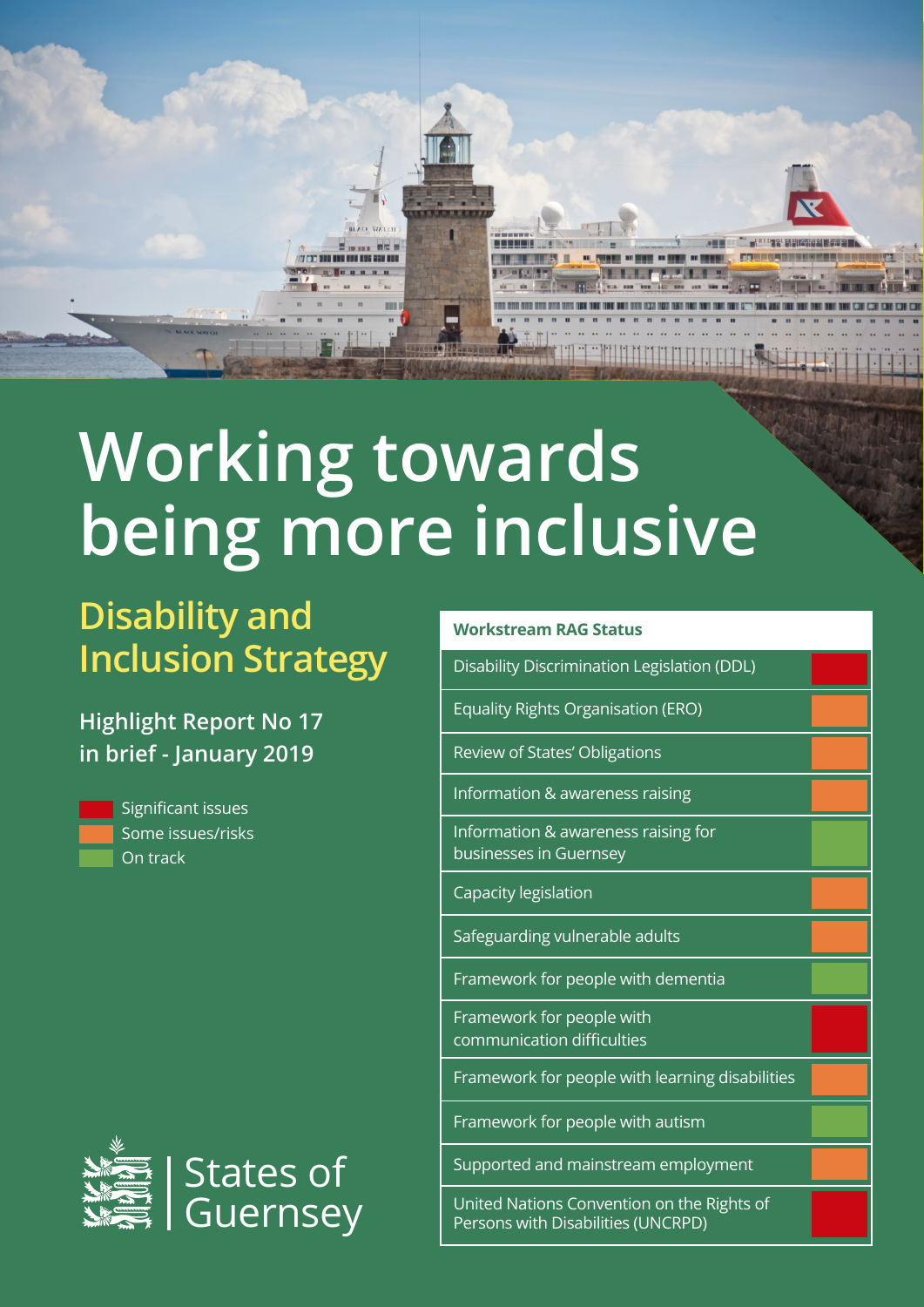#### **New HSC Emergency Department reception desk.**

A new reception desk has been installed at the Emergency department, this incorporates a low height desk for patients who are wheelchair users.

#### **New accessible signage for the Emergency Department and Radiology**

The signage around the Emergency and radiology Departments has been reviewed as part of an ongoing review of the signage throughout the PEH.

Lottie Barnes, Culture Arts and Health Manager, said "We are aiming to improve the environment and promote patient/ staff and visitor well being by improving the signposting and visual communication."

The adult disability team were involved in the review and attention was paid to the colours used and the contrast of background colour to wording, font style and size, and the use of graphics for non verbal directions.

Part of the work is to standardise the signage on the toilet doors, and the long term aim is to update this signage across the PEH.



#### **Improvements to footways and crossings**

Extended footways have been installed at Rocque Poisson/Les Adams and the Vallette. Changes at the Vrangue include dropped footways and zebra crossings and the new Toucan crossing installed at Bulwer Avenue is now operational.



### **New course for HSC staff**

The Institute of Health and social care are running a CPD module "improving the experiences of people with dementia". This started in November and will cover such topics as the attitudes, models of dementia care, policy legal and ethical contexts.

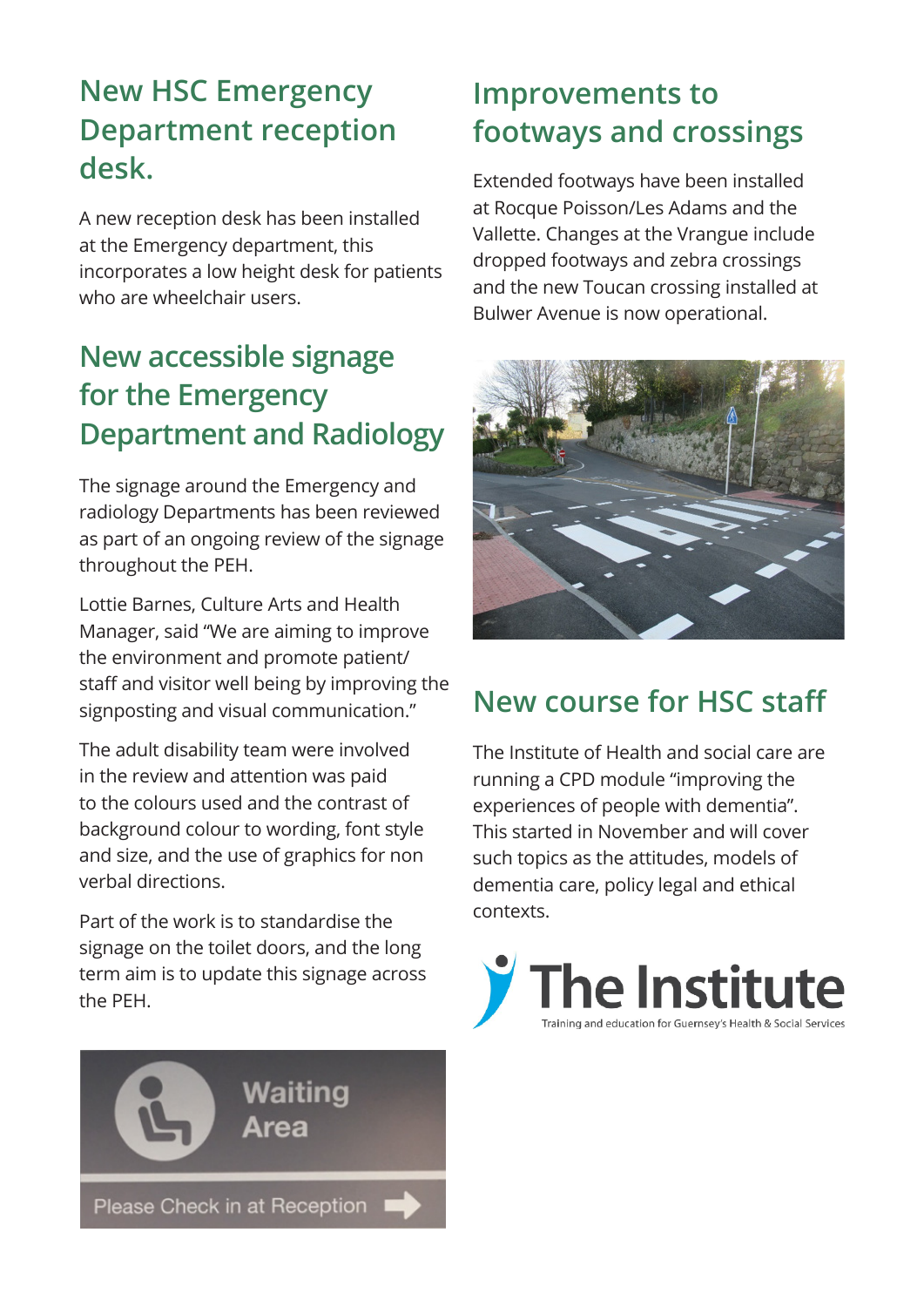

#### **3rd December New Marine**

**services Centre** The United Nations "International day of persons with disabilities" was celebrated by the first ever accessible Christmas lights event. This was part of the Accessible town project, which aims to provide a more accessible shopping experience for disabled islanders and carers. This event was organised by the Guernsey Disability Alliance and Access for All. Entertainment was provided in market square, including local musicians and the Guernseys deaf Children's Society performing signing to carols. More accessible parking, and seating, additional toilets and the introduction of quiet zones aimed to provide a more accessible environment for all to enjoy.

Guernsey Harbours opened its Marine Services Centre on the Albert Pier in St Peter Port on Monday 17th December 2018

The centre will handle all transactions relating to visiting and local boat owners from payments, local boat registration, and mooring account support instead of the Harbour Office on St Julian's Emplacement. It will have step-free access for wheelchair users and those with mobility problems.

Guernsey's Harbourmaster Captain David Barker said:

"Our staff and contractors have worked very hard to get the Marina Services Centre open, ahead of the 2019 season. I am confident it will be more convenient for local and visiting boat users to manage their mooring affairs via the centre. This move is part of a wider programme to improve services for Guernsey Harbours' customers across the board."